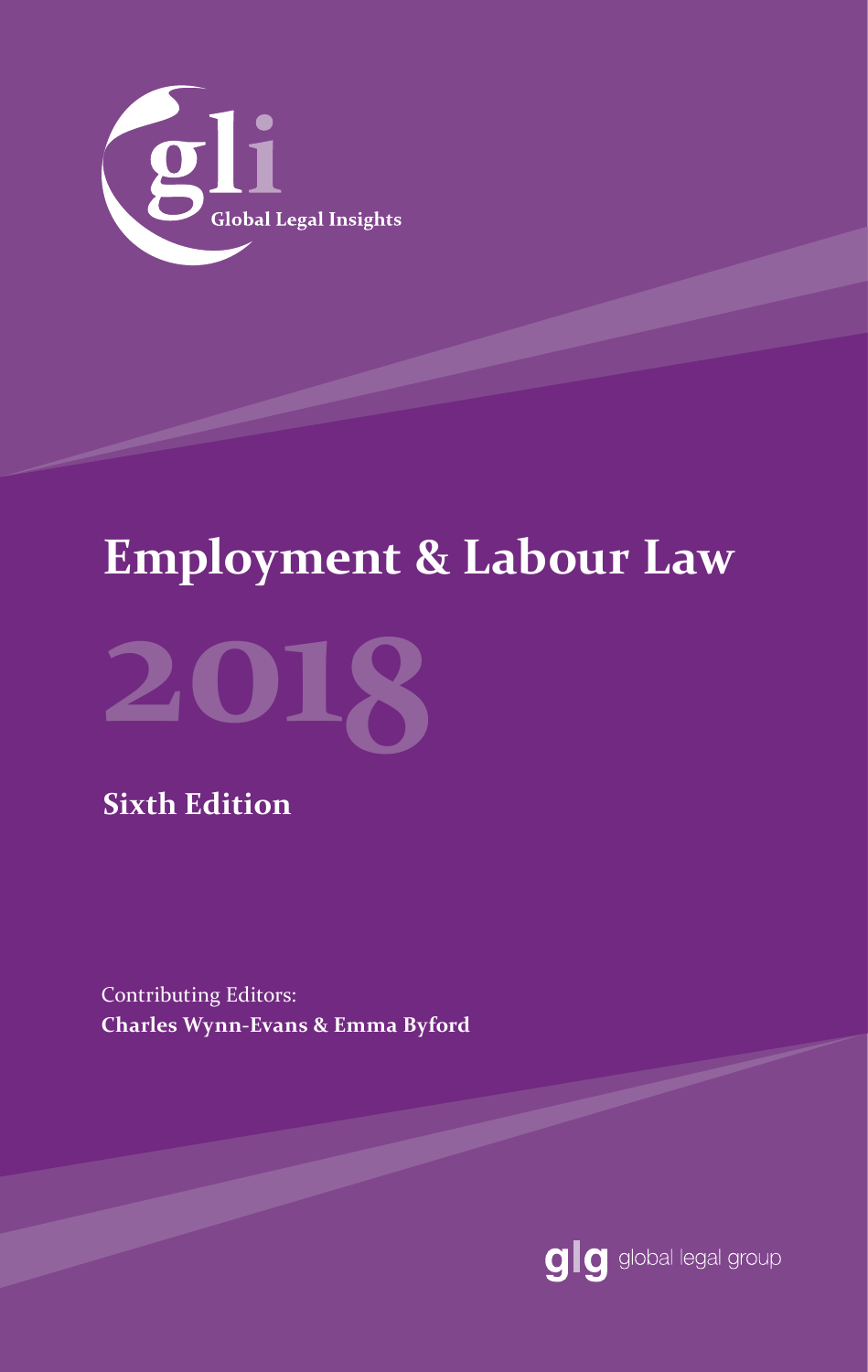#### **CONTENTS**

| <b>Preface</b>        | Charles Wynn-Evans and Emma Byford, Dechert LLP                        |     |  |  |
|-----------------------|------------------------------------------------------------------------|-----|--|--|
| Angola                | Sandra Lima da Silveira & Inês Nobre, Cuatrecasas                      | 1   |  |  |
| <b>Armenia</b>        | Sedrak Asatryan, Janna Simonyan & Ani Varderesyan,                     |     |  |  |
|                       | Concern Dialog law firm                                                | 8   |  |  |
| Australia             | Leon Levine, Dan Williams & Gordon Williams, MinterEllison             | 12  |  |  |
| Austria               | Hans Georg Laimer & Lukas Wieser, zeiler.partners Rechtsanwälte GmbH   | 23  |  |  |
| <b>Brazil</b>         | Luis Antonio Ferraz Mendes, Mauricio Froes Guidi &                     |     |  |  |
|                       | Adolpho Julio C. de Carvalho, Pinheiro Neto Advogados                  | 33  |  |  |
| <b>Bulgaria</b>       | Radoslav Alexandrov, Boyanov & Co.                                     | 39  |  |  |
| China                 | Jiang Junlu & Zhang Hongyuan, King & Wood Mallesons                    |     |  |  |
| <b>Finland</b>        | Jani Syrjänen, Borenius Attorneys Ltd                                  | 58  |  |  |
| <b>France</b>         | Lionel Paraire & Anaëlle Donnette-Boissiere, Galion Avocats            | 68  |  |  |
| <b>Germany</b>        | Dr. Holger Meyer & Sophie Kuske, SCHRAMM MEYER KUHNKE                  | 79  |  |  |
| <b>Hungary</b>        | Dr. Ildikó Rátkai & Dr. Nóra Feith, Rátkai Ügyvédi Iroda               | 88  |  |  |
| India                 | Suhas Srinivasiah & Debjani Aich, Kochhar & Co.                        | 94  |  |  |
| <b>Ireland</b>        | Mary Brassil, Stephen Holst & Mary Kelleher, McCann FitzGerald         | 104 |  |  |
| <b>Italy</b>          | Vittorio De Luca, Roberta Padula & Claudia Cerbone, De Luca & Partners |     |  |  |
| Japan                 | Daisuke Mure & Ryotaro Yamamoto, Oh-Ebashi LPC & Partners              | 122 |  |  |
| Korea                 | Sean Hayes, S.J. Kook & Jeongha Lee,                                   |     |  |  |
|                       | SJ Law Firm Int'l Practice Group (IPG Legal)                           | 131 |  |  |
| <b>Malta</b>          | Dr. M. Clara Galea Borg & Dr. Kristina Pavia, EMD Advocates            | 143 |  |  |
| <b>Netherlands</b>    | Nils T.A. Zeeuwen, Ivo R. Boudrie & Maarten H. Stekelenburg,           |     |  |  |
|                       | DingemansVanderKind                                                    | 152 |  |  |
| Oman                  | Omar Al Hashmi & Syed Ahmad Faizy, Al Hashmi Law                       | 163 |  |  |
| Pakistan              | Aemen Zulfikar Maluka & Pir Abdul Wahid, Josh and Mak International    | 174 |  |  |
| Portugal              | Sandra Lima da Silveira, Cuatrecasas                                   | 183 |  |  |
| <b>Spain</b>          | Enrique Ceca, Marta Montes & Sonia Manrique, Ceca Magán Abogados       | 191 |  |  |
| <b>Sweden</b>         | Carl-Fredrik Hedenström, Karolin Eklund & Mary Ohrling,                |     |  |  |
|                       | Magnusson Advokatbyrå                                                  | 198 |  |  |
| Switzerland           | Vincent Carron & Anne Roux-Fouillet, Schellenberg Wittmer Ltd.         | 206 |  |  |
| <b>Taiwan</b>         | Paul Chu & Jill Hsu, Guo Ju Law Firm                                   | 216 |  |  |
| <b>Thailand</b>       | Saroj Jongsaritwang & Sui Lin Teoh, R&T Asia (Thailand) Limited        | 226 |  |  |
| <b>Turkey</b>         | Hașmet Ozan Güner, Dilara Doğan Güz & Murat Caner Çelebi,              |     |  |  |
|                       | GUNER / legal                                                          | 239 |  |  |
| <b>United Kingdom</b> | Charles Wynn-Evans, Emma Byford & Emma Zarb, Dechert LLP               | 251 |  |  |
| <b>USA</b>            | Ned H. Bassen, Margot L. Warhit & Nathan W. Cole,                      |     |  |  |
|                       | Hughes Hubbard & Reed LLP                                              | 262 |  |  |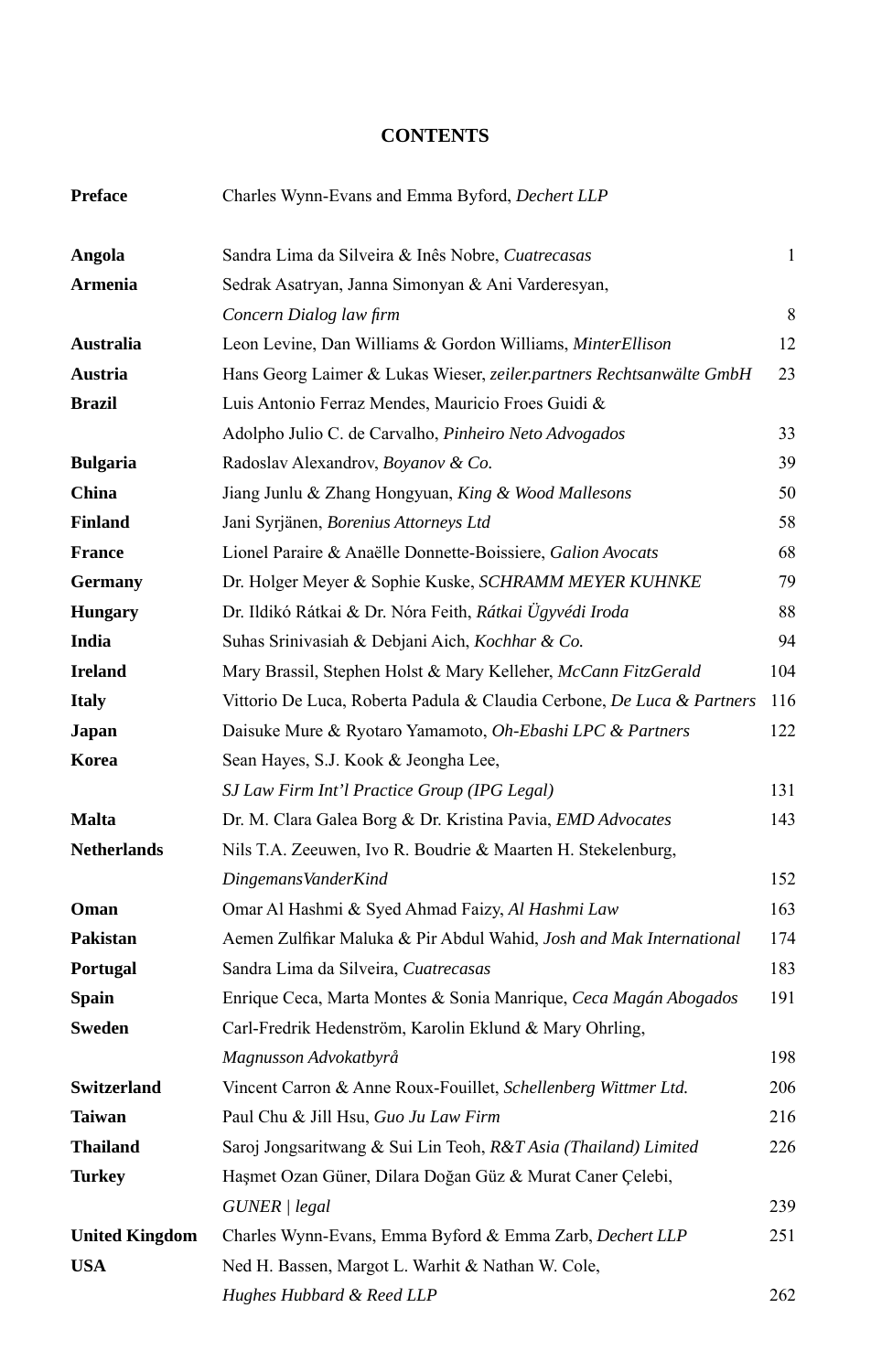# Thailand

## Saroj Jongsaritwang & Sui Lin Teoh R&T Asia (Thailand) Limited

#### **General labour market and litigation trends**

Thailand has experienced a period of economic slowdown as a result of the continuing disruption in the world's major economies. The unemployment rate in Thailand is generally low, but it rose to  $1.2\%$  in the first quarter of 2017 from 0.97% on a year-over-year basis. In absolute terms, in the first quarter of 2017, 460,000 persons were reported to be unemployed. Private sector investment has seen a slight decline of 0.06% since last year.

In recent years, the manufacturing and services sectors have seen high levels of recruitment. There is a high demand for skilled professionals, particularly in the areas of science, technology, engineering and mathematics (STEM) as the world becomes more digital and increasingly interconnected.

Demographically speaking, Thailand is transitioning into an ageing society. By 2024, one-fi fth of the population will be over 60 years old. While studies have indicated that more people continue to be employed well past the age of 60, such employment is typically associated with unfavourable working conditions, insecure income and limited social protection. Furthermore, the employment incomes reported by the elderly are generally much lower than the population at large. These demographic changes are likely to have a significant impact on the country's productivity and socio-economic development.

The presence and management of illegal foreign workers (who are mainly low and unskilled workers from neighbouring countries) continues to pose a challenge for Thailand. The role of migration policies toward foreign workers in Thailand has, therefore, become essential. The Thai Government has issued the Emergency Decree on the Management of Foreign Workers B.E. 2560 (2017) (please see the sub-section entitled "**Management of Foreign Workers**" under section 9 for more information) in order to control the number of foreign workers and to address issues arising from the presence of illegal foreign workers in Thailand. The penalties under the Emergency Decree for certain foreign worker-related offences are now more severe and this may have the effect of reducing the influx of foreign workers, particularly low-skilled and unskilled workers. In the longer term, this could potentially result in a labour shortage in industries reliant on this type of labour. In the months following the issue of the Emergency Decree, numerous employers dismissed illegal foreign workers and a substantial number of foreign workers returned to their country of origin. The Thai Government has also decided to suspend penalties for certain offences under the Emergency Decree until 2018, and this is likely to have been aimed at reducing labour shortage and economic impact on employers.

The number of labour dispute cases increased by almost 60% from 10,000 cases in 2015 to almost 16,000 cases in 2016. Most cases related to disputes on the obligation to pay statutory severance pay, payment *in lieu* of advance notice, claims for reinstatement or damages due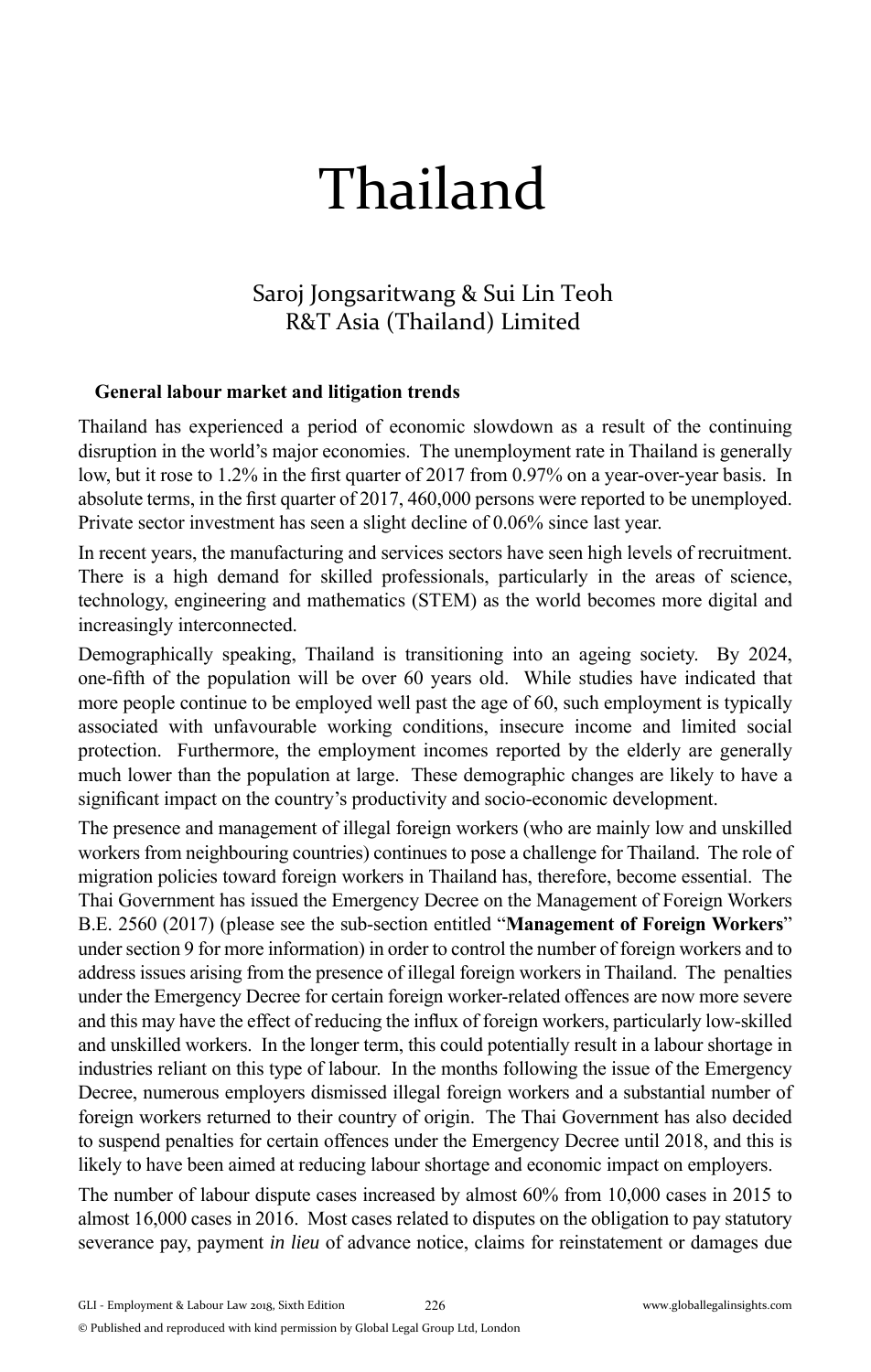to unfair termination, and working condition employment issues. This dramatic increase indicates that employees nowadays are increasingly aware of their rights and have shown a greater willingness to initiate court proceedings to enforce them. Possibly in response to this, the Thai Labour Court has been increasingly encouraging employers and employees to settle their disputes out of court. Some confirmation of this trend can be found in court statistics, which show that the number of labour cases which were successfully settled (whether incourt or out-of-court) or by the plaintiff's withdrawal of the cases are almost double that of the cases which went to trial. Additionally, as the provisions of the Emergency Decree are fully enforced in the next few years, this may lead to increased litigation as legal foreign workers become more familiar with their rights under Thai laws and resort to litigation to seek protection.

#### **Redundancies, business transfers and reorganisations**

#### Redundancy/Reorganisation

Generally, Thai employment law allows an employer to terminate employment at its discretion and does not impose specific legal requirements on employers terminating employees as part of a redundancy or reorganisation. Similarly, such termination does not exempt employers from their obligations to pay statutory entitlements (e.g. statutory severance payments under the Labour Protection Act B.E. 2541 (2008), the "**LPA**") or contractual entitlements (e.g. payment *in lieu* of notice or for unused annual leave) and due regard must be had to all statutory protection and procedures regarding termination.<sup>1</sup>

The key concern will be for termination to be structured such that it is not considered as being an unfair termination.<sup>2</sup> Generally, an employer will have to establish, to the satisfaction of the Thai Labour Court, that the termination was necessary and that the selection procedure was fair to avoid a finding of unfair termination and a consequent award of damages.

*• Necessary termination*

 A termination can be deemed to be "necessary" if it can be shown that such termination was to reduce the labour costs of a loss-making enterprise in financial difficulties and that such termination was necessary to ensure the maintenance and survival of its business in Thailand. A "necessary" termination may also be established if there has been a loss of market share or reduction in orders. Generally, the employer would be required to show that there is no other option to decrease costs or reduce losses in the employer's business in Thailand for the purposes of maintaining the employer's business.

*• Fair selection procedure*

To avoid a finding by the Thai Labour Court that the selection procedures were unfair, employers should implement and adopt certain definite criteria or the same criteria among other employees whose employment would also be terminated, such as years of service, annual evaluation grading, or skills and experience.

 In any event, the negotiations between an employer and employees to reach a mutual separation arrangement would be a good solution to avoid the risk of an unfair termination claim subsequently being brought by the employee.

#### Business transfer

#### • *No automatic transfer of employees*

 Under Thai law, there is no procedure for an automatic transfer of employees from one employer to a new employer following a business transfer. The transferring employer is not entitled unilaterally to transfer an employee without consent from the employee.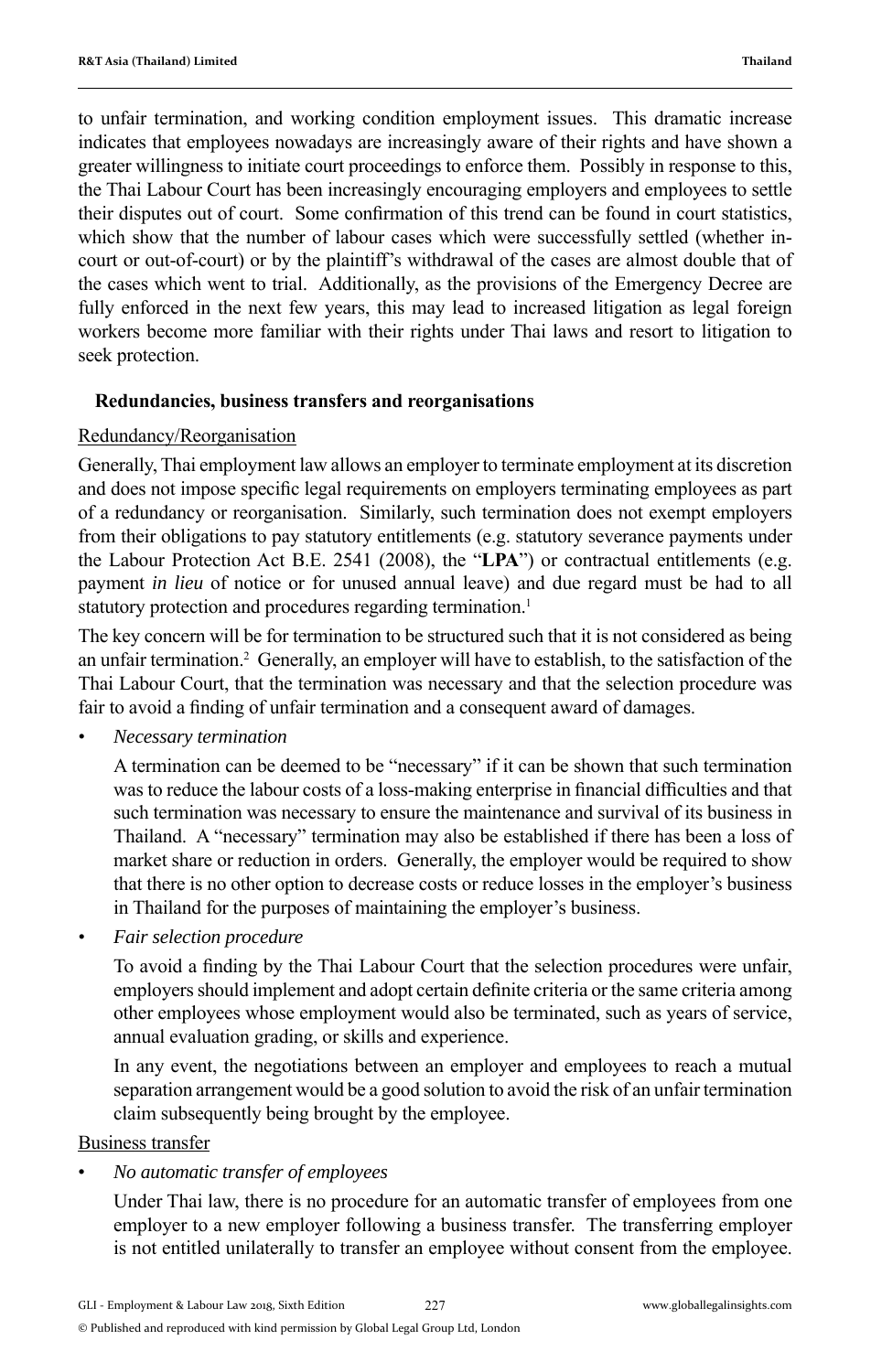The new employer must accept both the rights and duties of the transferring employer in all respects, and the new employer must continue to provide the employee with the same rights which he/she had against the transferring employer (e.g. the new employer must recognize the employee's years of service with the transferring employer and grant the same benefits).

 Where the employee does not consent to the transfer of employment, the transferring employer has the option to continue to employ the employee or terminate employment (with payment of the necessary statutory and contractual compensation).

• *Protection against termination arising from business transfer*

Thai law does not provide specific protection in respect of or specific procedures to deal with a termination of employment that results from the transfer of a business. However, an employee who considers that the termination was made without reasonable grounds or was unfair would be entitled to file a claim against the transferring employer at the Thai Labour Court for damages for unfair termination.<sup>3</sup>

 In terminating employment, the transferring employer is required to pay the relevant statutory severance pay and other contractual entitlements to the employee as required by law, and due regard must be had to all statutory protection and procedures regarding termination<sup>4</sup>

• *Harmonisation of employment terms*

 The general rule is that upon transfer of employment, the transferee of the business (i.e., the new employer) must continue to provide the employee with the same rights which the employee had against the existing employer. Any changes to the terms of employment may be negotiated among the employee, the transferring employer and the new employer, and where the new terms and conditions will give fewer benefits to the employee than the employee had previously enjoyed, the employee's consent would be required in order for the new conditions to be effective.

#### **Business protection and restrictive covenants**

#### Confidentiality

Under Thai law and guidance from Thai Supreme Court judgments, there is generally an implied duty imposed on employees to protect the confidentiality of the employer in respect of the employer's business and know-how.

It is also common for employment agreements to include an express contractual obligation of confidentiality.

Certain statutory obligations may also be applicable, depending on the circumstances:

- Section 323 of the Criminal Code of Thailand protects against the disclosure of any secret, but only if disclosed by a competent official or members of certain professions (namely medical practitioners, pharmacists, druggists, midwives, nursing assistants, priests, advocates, lawyers, auditors, and assistants in any of the aforementioned professions).
- Section 324 of the Criminal Code of Thailand protects against the disclosure or use of secrets relating to industry, discovery or scientific inventions.
- The Trade Secrets Act B.E. 2545 (2002) protects "Trade Secrets" (defined as trade information not yet publicly known or not yet accessible by persons who are normally connected with the information, the commercial values of which derive from its secrecy, and that the controller of the trade secrets has taken appropriate measures to maintain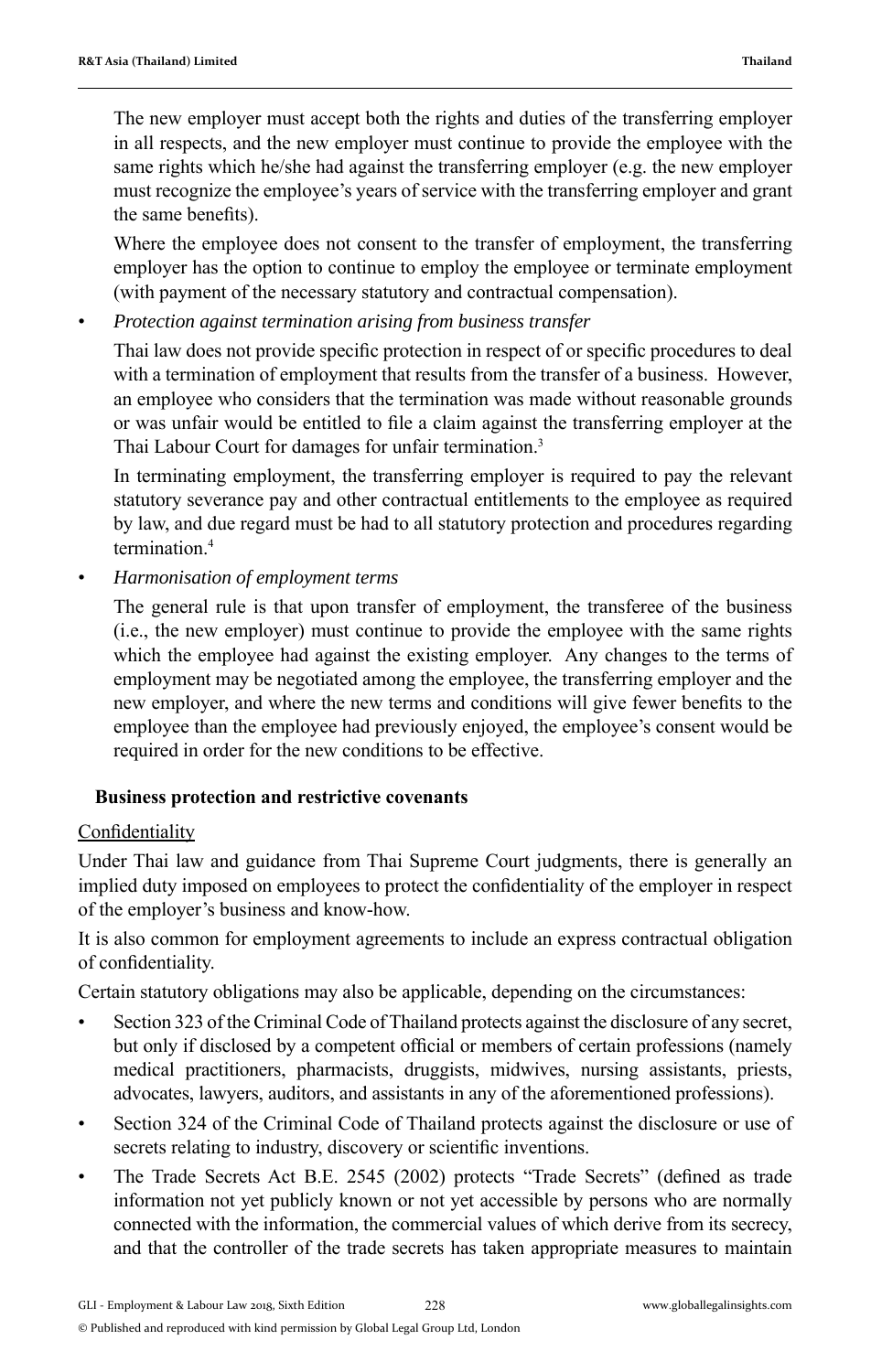the secrecy) and potential remedies include damages (both compensatory and punitive), interim injunctions, permanent injunctions and orders for the destruction of infringing materials. In certain circumstances, the disclosure of a Trade Secret can be a criminal offence (e.g. where a Trade Secret was disclosed with malicious intent to cause damage to the business of the controller of the Trade Secret).

#### Duties of honesty

Under Thai law and court precedents, there is generally an implied duty imposed on employees to perform their duties honestly.

Although not expressly phrased as a duty, Section 119 of the LPA provides that employees may be dismissed without notice or compensation in certain situations, such as where the employee performs his duties dishonestly or causes serious damage to the employer as a result of his negligence.<sup>5</sup>

#### Restrictive covenants

Thai law does not prohibit an employer from restricting an employee's activities during and after termination of employment.

For example, it is possible for an employer to prohibit an employee from working or operating a business that is the same as or in competition with the employer's business. It is also possible to prohibit an employee from soliciting former or existing employees or clients of the employer after termination.

Guidance from the Thai Supreme Court indicates that non-competition and non-solicitation clauses are considered to be reciprocal agreements aiming to protect commercial rights and benefits of the parties (mainly, in this case, the employer who may suffer loss if the employee breaches the restrictive covenant) to the contract, provided that the restriction:

- 1. must not entirely prohibit or obstruct the employee from making a living; and
- 2. is enforced on specific restricted businesses and/or for a restricted time period which is considered as being fair.

A restriction can be either geographical (by prohibiting the carrying-out of the restricted business in a certain area) and/or for a specified time, provided that the geographical area and time specified is deemed to be fair.

In any event, the court has the power to reduce the restrictions at its discretion (i.e. the court is not obliged to find an unreasonable restriction wholly unenforceable) if the court takes the view, under the terms of the Unfair Contract Terms Act, B.E. 2540 (1997), that the restriction imposes too much of a burden on the employee.

#### **Discrimination protection**

#### Protection from discrimination

*• Constitution*

 Under the Constitution, discrimination based on nationality, age, gender, language, physical or social status, religion, education and political affiliation is restricted.

*• LPA*

Under the LPA, gender discrimination is specifically prohibited. The LPA requires that an employer treat male and female employees equally in their employment unless the nature or conditions of the work do not allow the employer to do so.

For example, in one case, where an employer set out different retirement ages for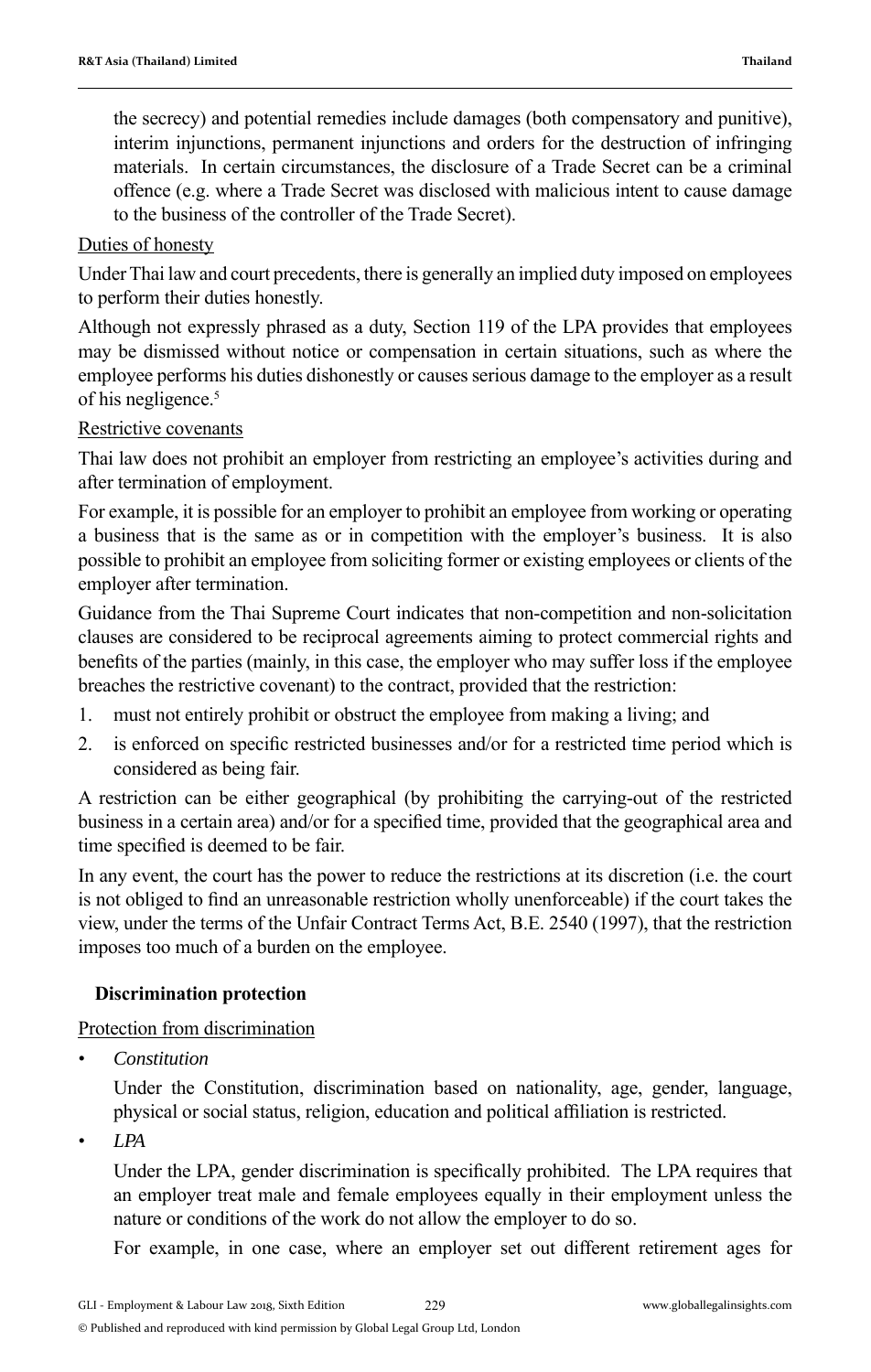employees, the Supreme Court of Thailand ruled that, in respect of work with the same job description and nature, differentiation of retirement ages based on gender is a violation of the LPA and is not enforceable. However, if the retirement ages are varied based on positions, and not on the basis of gender, such differentiation would generally be permitted.

#### Protection from harassment

*• LPA*

 The LPA provides that it is prohibited for an employer or a person who is a chief, supervisor or inspector to perform an act of sexual harassment against an employee. The LPA is silent on sexual harassment in other situations.

*• Criminal Code*

 Sexual harassment can also be a criminal offence under the Criminal Code of Thailand, provided that all elements of the offence are satisfied. Criminal penalties for sexual offences under the Criminal Code of Thailand vary depending on the severity of the offence.

*• Civil and Commercial Code*

 An employee who was sexually harassed could claim compensation for any damage caused by the wrongful act (i.e. unlawful injuring the body and liberty of other persons) under Section 420 of the Civil and Commercial Code of Thailand.

#### **Protection against dismissal**

#### Unfair termination

Although an employer may terminate the employment of an employee whose employment term is not specified (either (i) by giving advance notice and paying severance pay under Section 118 of the LPA or (ii) without notice and/or severance pay pursuant to Section 119 of the LPA, as discussed below), the employer must consider whether or not such termination of employment would be considered as being "unfair" under Section 49 of the Act Establishing the Labour Courts and Labour Procedure Act B.E. 2522 (1979) ("**LCLPA**").

Pursuant to Section 49 of the LCLPA, the Thai Labour Court has the discretion to grant a remedy if it considers that the termination of employment was 'unfair'. There is no exhaustive definition of the meaning of 'unfair' – some examples of circumstances that the Thai Labour Court has considered to amount to unfair termination include:

- Termination without reason.
- Termination without any fault on the part of the employee.
- Termination as disciplinary action, in circumstances where the penalty imposed was not in accordance with the employer's work rules.
- Termination where the employer cannot produce witnesses or evidence to prove default by the employee.
- Discrimination

If the Thai Labour Court finds that the termination is unfair, it has a power to order reinstatement of the employee on the same terms and conditions of employment (i.e., at the same salary and position prior to termination). However, if the Thai Labour Court decides that the parties are no longer able to work together, then the Thai Labour Court may order payment of compensation for unfair termination. The amount of compensation ordered is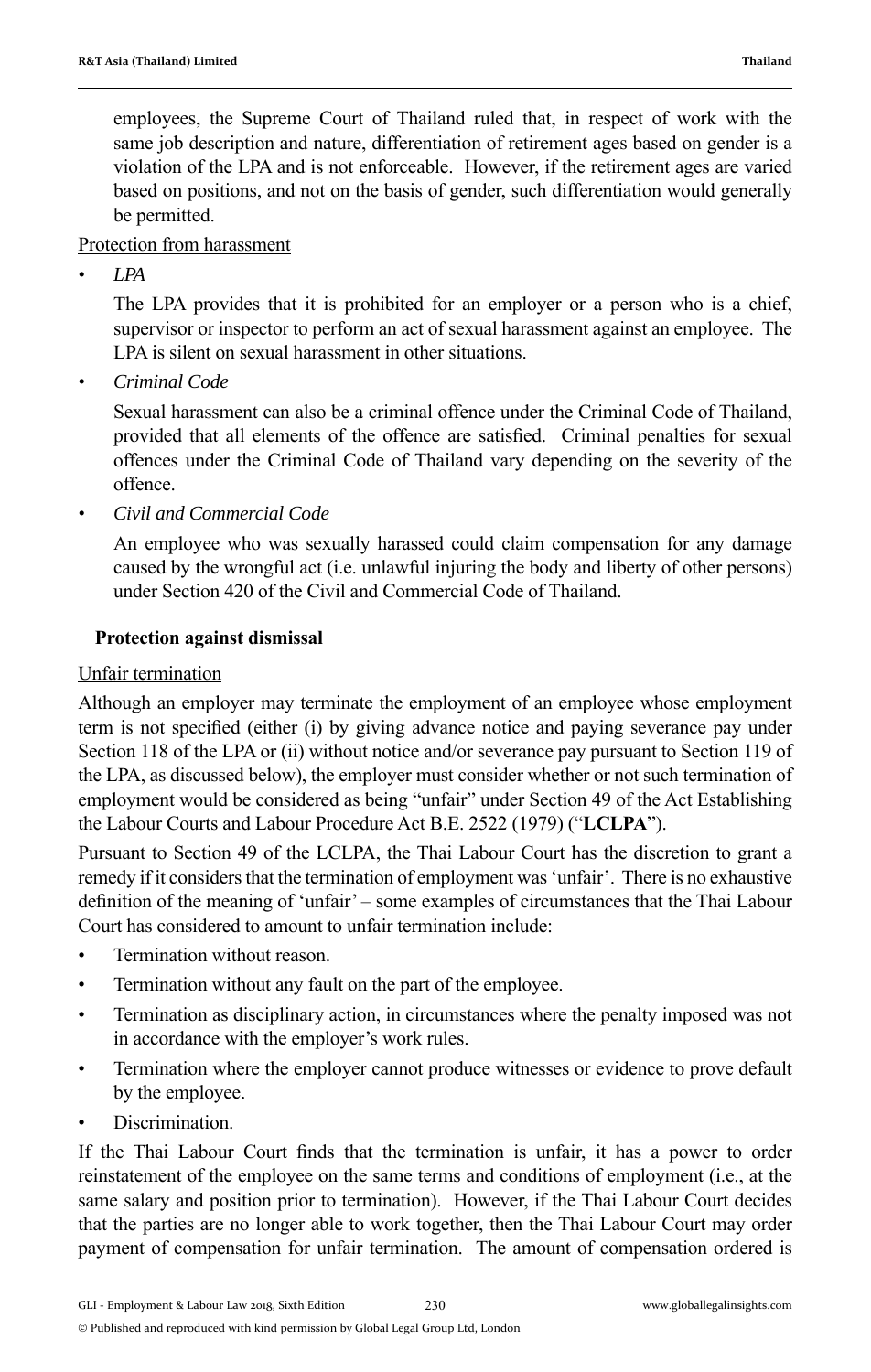at the sole discretion of the Thai Labour Court, and in exercising its discretion, the Thai Labour Court takes into consideration the age of the employee, the length of employment, the hardship of the employee resulting from the termination, the reasons for the termination and the compensation that the employee is entitled to receive.

#### Procedural requirements for dismissal

A termination notice is not required to be in writing; an oral notification by the employer or authorised person of the employer is considered as a valid notice of termination. Additionally, there is no requirement to state the reason for termination within the notice.

However, if an employer needs to rely upon one of the grounds under Section 119 of the LPA to terminate employment without paying any statutory severance pay and/or notice under Section 118 of the LPA or to protect an employer from a claim for unfair termination, it is highly recommended that a written notice be issued, which specifies clear and sufficient reasons for termination in the termination notice.

Upon termination of employment, an employer is required to notify the Social Security Office of the termination and in the case of foreign workers, the employer has an additional duty to return the employee's work permit to the Department of Labour Protection and Welfare.

#### Employee's entitlement upon termination of employment

Upon termination of employment, an employee is entitled to receive the following payments:

- Statutory severance pay under Section 118 of the LPA.
- Payment *in lieu* of advance notice (where the employer did not give advance notice, unless the termination was pursuant to Section 119 of the LPA).
- Payment *in lieu* of unused holidays entitled in the year of termination and accumulated unused holidays from the previous year.
- Any entitlements to which the employee is contractually entitled pursuant to the employment agreement.
- Any outstanding salary or other expenses.

#### *Severance payments under Section 118 of the LPA*

Subject to the exceptions below, an employer is required to make payment of statutory severance pay to the employee upon termination. The amount of statutory severance pay to which an employee becomes entitled is calculated according to the employee's length of service, as set out in the following scale:

| <b>Years of Service</b>        | <b>Severance Pay</b>          |  |
|--------------------------------|-------------------------------|--|
| 120 days but less than 1 year  | 30 days' of the latest wages  |  |
| 1 year but less than 3 years   | 90 days' of the latest wages  |  |
| 3 years but less than 6 years  | 180 days' of the latest wages |  |
| 6 years but less than 10 years | 240 days' of the latest wages |  |
| 10 years and more              | 300 days' of the latest wages |  |

*Exceptions for Severance pay (Section 118 of the LPA)*

An employer is not required to pay statutory severance pay to an employee in one of the following cases:

- Termination of employment where the employee has been employed for a continuous period of less than 120 days.
- Where the employment is considered to be a fixed-term contract (as defined under the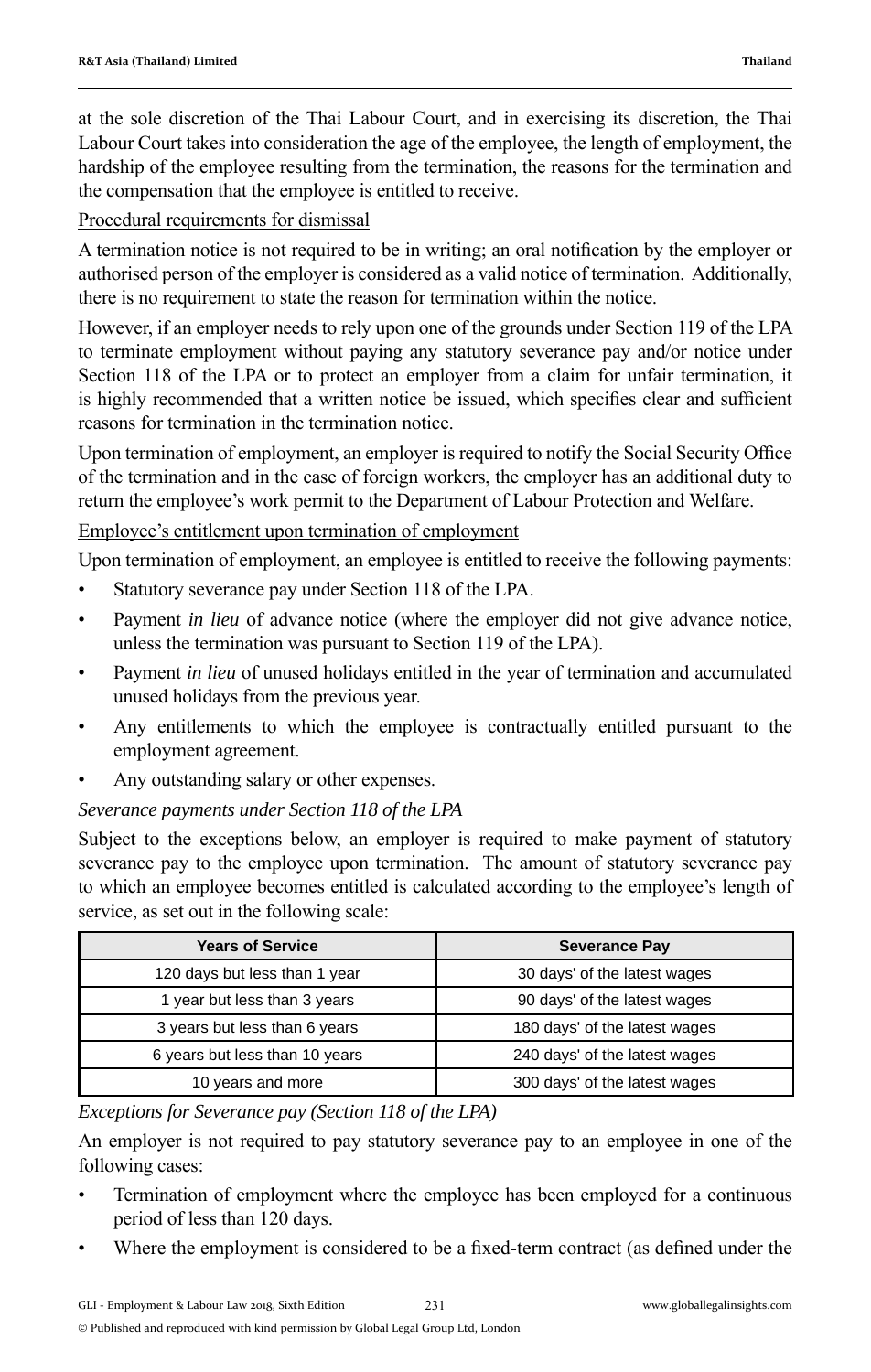relevant law and according to Thai Supreme Court guidance) and the termination of employment occurs on the expiry date of the contract.

• Where the termination of employment is on or more of the grounds under Section 119 of the LPA (mentioned in the section below).

#### Special severance pay

Separately, the LPA also provides that an employer is required to make payment of Special Severance Pay to an employee if the termination of employment is made for one of the following reasons.

*• Relocation of the employer's place of business*

 Where an employer wishes to relocate its place of business which may affect the ordinary course of living of its employees or their families, the employer is required to notify the employee at least 30 days in advance of the relocation. If the employee does not agree to work at the new location, the employee is entitled to terminate the employment contract within 30 days from the date of the employer's notice or relocation date (as the case may be), and would still be entitled to receive special severance pay of an amount not less than the rate of statutory severance pay under Section 118 of the LPA.

If the employer fails to give advance notice as specified in the preceding paragraph, the employer must also pay special severance pay *in lieu* of the advance notice in an amount equal to 30 days' wages (calculated at the employee's latest wage rate).

*• Replacement of machinery or technology advancement*

 If the termination of employment occurs as a result of an improvement in the department, production process, distribution or service arising from the use of machinery or the change in machinery or advancement in technology and results in the reduction of employees, the employer is required to give 60 days' advance notice of termination to the employee and to the Labour Inspection Office.

 If the employer fails to give the required 60 days' advance notice, the employer is required to pay 60 days' special severance pay (calculated based on the latest wage rate of the employee) in addition to the statutory severance pay under Section 118 of the LPA.

In addition, where the employee whose employment is terminated has over six years of service with the employer, the employee would be entitled to receive an additional 'special compensation' of 15 days' wages for each year of service, up to a maximum payment of 360 days' wages (once again based on the latest salary rate of, or rate per piece produced by, the employee).

#### Other contractual entitlements

Subject to the terms of the employment contract, work rules or handbook relating to employee benefits announced by the employer, the employer would also be required to make available and pay any benefit or specific arrangement agreed between the employer and the employee in addition to the statutory entitlements mentioned above (for example, compensation under the terms of any undertaking, contractual retirement scheme and employer provident fund contributions).

#### Retirement

Please see the sub-section entitled "**Statutory Retirement**" under Section 9 for more information on the proposed imposition of a statutory retirement age and protection for retiring employees.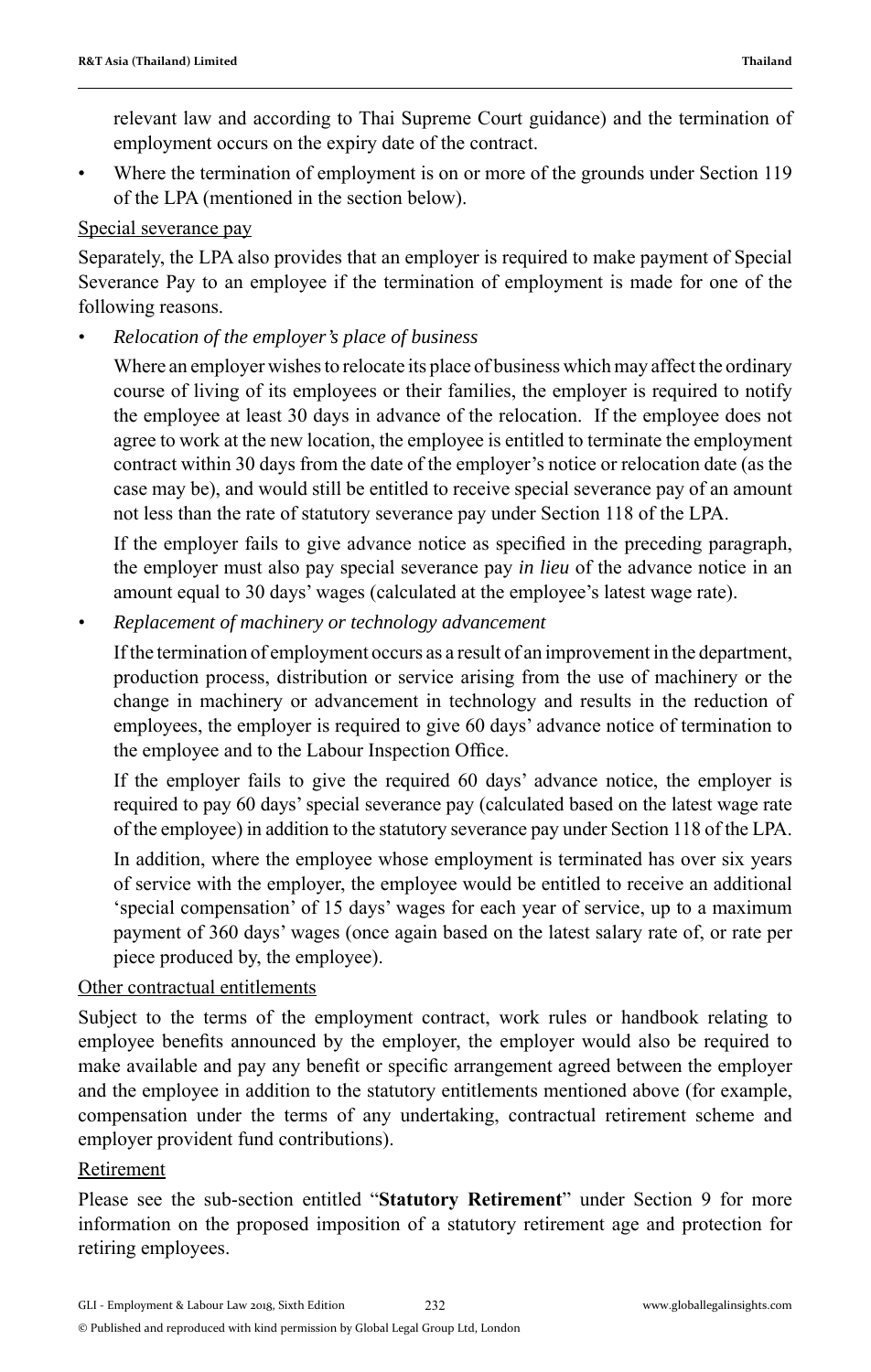#### **Statutory employment protection rights**

#### Notice periods

When an employment contract for a fixed-term period has expired, the employment will end without the requirement to give notice, provided that such fixed-term contract does not contain provisions allowing parties to the contract to extend the employment terms from those earlier agreed.

In the case where the employment contract does not specify the period of employment, Thai law considers that such employment contract has no expiry date and either the employer or employee may terminate the employment contract by giving prior notice to the other party. The minimum statutory notice period is at least one actual prospective pay period for the employee concerned, but no more than three months' notice needs to be given (if the actual pay period is more than three months). For the avoidance of doubt, an agreement providing for a notice period in excess of three months is enforceable.

A termination notice is therefore usually issued on or before the agreed or usual salary payment date, to expire or take effect on the next due date for payment of the employee's salary.

In the case where an employer would like the employment to be terminated with immediate effect, the employer is entitled to make payment *in lieu* of advance notice.

Under the LPA, advance notice of termination is not required if the employment is terminated under one of the following grounds in Section 119 of the LPA, as follows:

- 1. The employee performs his duties dishonestly or intentionally commits a criminal offence against the employer.
- 2. The employee intentionally causes the employer to suffer losses.
- 3. The employee commits an act of negligence, which causes the employer to suffer serious losses.
- 4. The employee violates the employer's work rules, regulations or orders which are legal and fair, and the employer has issued a written warning to the employee (save for a serious violation, in which case the employer would not be required to issue a written warning). (Note that a warning is effective for one year from the date of the violation.)
- 5. The employee neglects his duties for a consecutive period of three days without a reasonable cause, regardless of whether or not there is a holiday in the intervening period.
- 6. The employee is subject to imprisonment by a final court judgment.

### Protected classes of employees

The LPA and the Labour Relations Act B.E. 2543 (2000) ("**LRA**") protect certain categories of employees from dismissal. These include:

- A pregnant employee by a reason of pregnancy (Section 43 of the LPA).
- An employee who is a member of an employee's committee, unless permission is obtained from the Thai Labour Court (Section 52 of the LRA).
- Any employees, representatives of employees, committee or sub-committee members of a labour union or labour federation involved in a demand for an agreement relating to conditions of employment or an amendment of such agreement, during the period in which the demand submitted to the employer is being considered. Employment can, however, be terminated in certain exceptional circumstances (e.g., where the employee performs his duties dishonestly or intentionally commits a criminal act against the employer (Section 31 of the LRA)).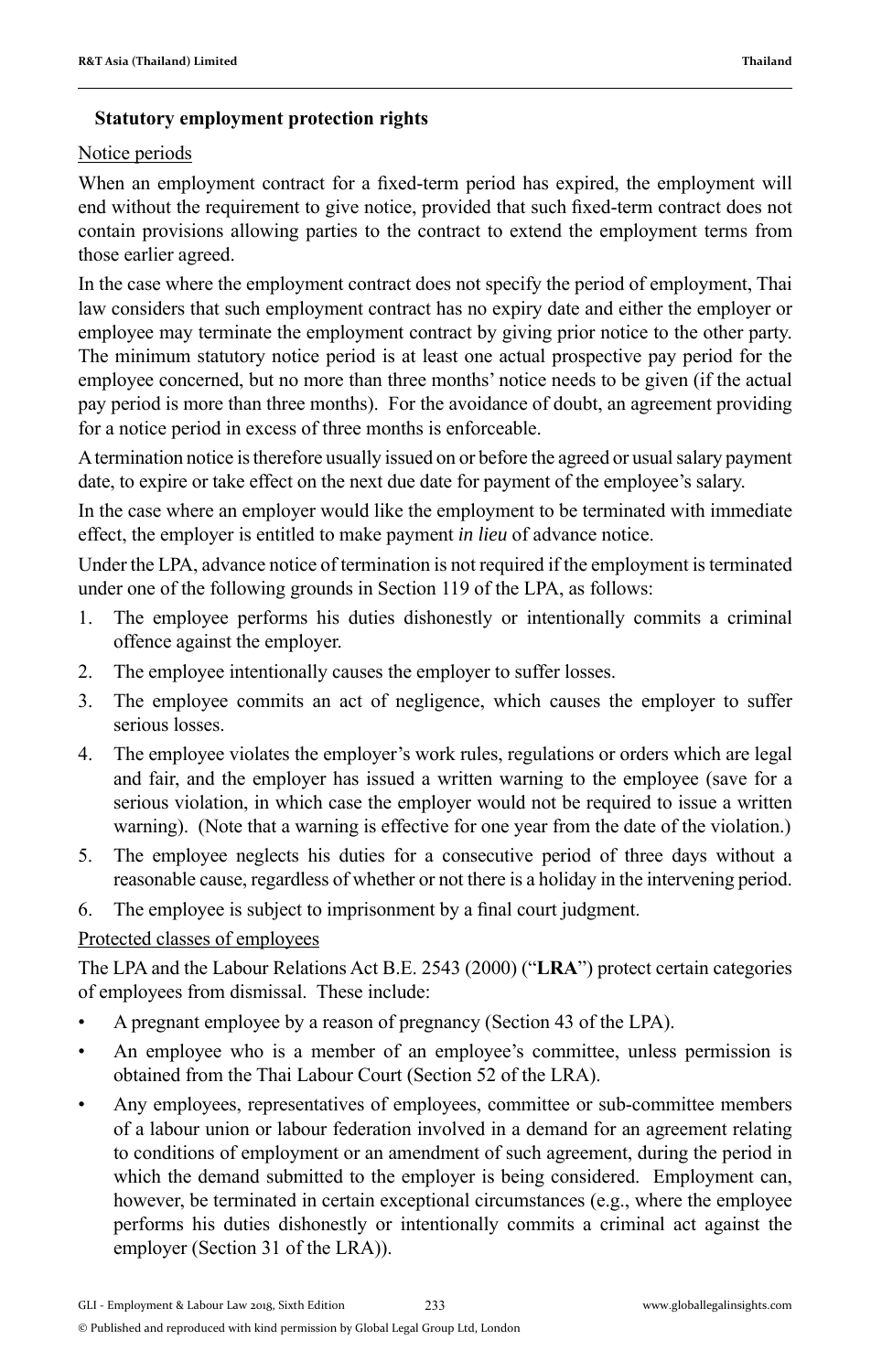#### **Worker consultation, trade union and industrial action**

#### Worker consultation

Thai employment law has no consultation requirement imposed on an employer when deciding to proceed with a redundancy programme. However, where an employer or employee (including an employee's association and labour union) wishes to establish or amend an agreement on conditions of employment, a written request for negotiations must be submitted by that party. Where the request is submitted by an employee's association or labour union, the agreement will be considered as being binding on the employer and: (i) any employee who participates in the request; (ii) all employees who are members of the labour union (provided that more than two-thirds of the members participated in the request); and (iii) all employees who work in the same function (provided that more than two-thirds of total employees who work in the same function participated in the request).

#### Industrial action

Industrial action may take many forms, such as a strike by employees or a lock-out by the employer. Section 34 of the LRA provides that in the case that negotiation on the employment conditions cannot be reached, the party wishing to exercise the right to lockout or strike must give notice to the Conciliation Officer of the relevant Labour Protection Department and notify the other party at least 24 hours before the commencement of such action.

### **Employee privacy**

#### Employees' data protection rights

While the Constitution generally recognizes that individuals enjoy the right of privacy, Thailand does not currently have in force a general personal data protection law. As such, employees do not have specific rights on data protection, except where such data is specifically protected by other laws, such as the Criminal Code of Thailand and the Computer Crimes Act B.E. 2550 (2007) ("Computer Crimes Act").

More generally, where injury arises from the infringement of a right of privacy of an employee amounting to a "wrongful act" within the scope of Section 420 of the Civil and Commercial Code of Thailand, the employee may be entitled to compensation. In particular, if any disclosure or use of personal data of the employee is made without the consent or approval of the employee and there is damage to the employee's liberty, property or right, such conduct could be considered as a "wrongful act", and the owner of the personal data may be entitled to claim for compensation of actual damage incurred.

### Employers' data protection obligations

There is no specific provision regarding the obligations of the employer to protect the personal data of employees, unless it is provided for in the employment contract. Apart from provisions in the employment contract, the employer is also subject to the general provisions of law on certain protected classes of information, for example:

- Section 322 of the Criminal Code of Thailand prohibits breaking open or making away with any document belonging to another person in order to ascertain or disclose its contents in a manner likely to cause injury to any person.
- Section 7 of the Computer Crimes Act prohibits the undue access of computer data, which has specific preventive procedures against access and is not available to such person. Furthermore, Section 8 of the Computer Crimes Act prohibits any undue act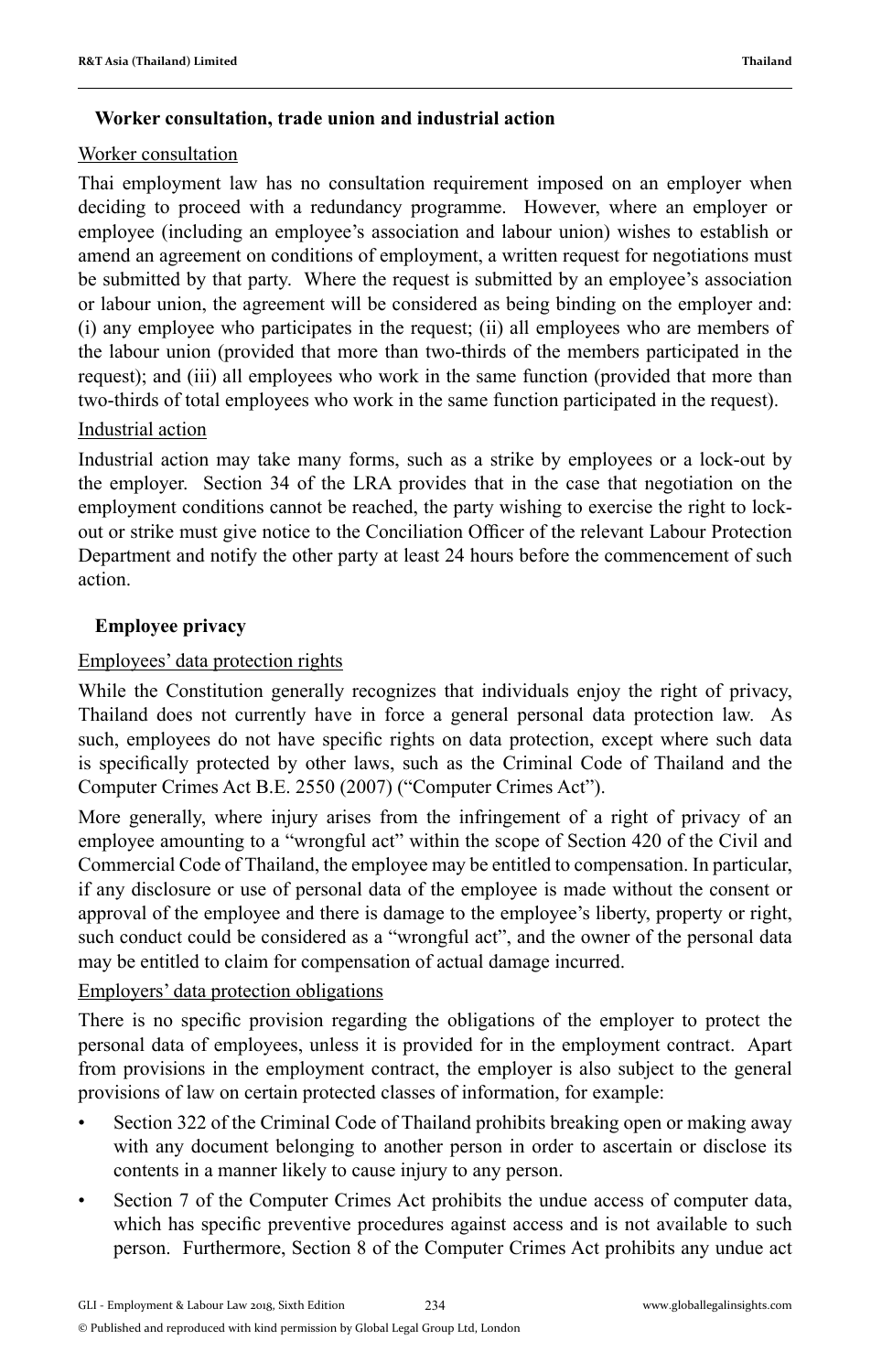by electronic means in order to intercept another person's computer data while being transmitted through a computer system.

#### Other recent developments in the field of employment and labour law

#### Increased penalties for child labour offences

On 23 January 2017, the LPA was amended by Labour Protection Act (No. 5) B.E. 2560 (2017) to increase penalties for certain offences relating to child labour.

Employing a person under the age of 15 (or such other age as may be prescribed) is now punishable by up to two years' imprisonment and/or a fine of between 400,000 to 800,000 Baht per employee (increased from a one-year imprisonment term and/or a fine of up to 200,000 Baht).

Ordering an employee under the age of 18 to engage in prohibited jobs or work in prohibited locations is now punishable by:

- up to two years' imprisonment and/or a fine of between 400,000 to 800,000 Baht per employee (an increase from six months' imprisonment and/or a fine of up to 100,000 Baht); or
- if the offence causes the employee to suffer physical or mental harm or death, up to four years' imprisonment and/or a fine of between 800,000 to 2,000,000 Baht per employee (increased from a one-year imprisonment term and/or a fine of up to  $200,000$  Baht).

These amendments came into force on 23 February 2017.

#### Statutory retirement

On 1 September 2017, the Labour Protection Act (No.6) B.E. 2560 (2017), which made certain amendments to the LPA ("**LPA Amendments**"), came into force.

The LPA Amendments provide statutory confirmation of the view of the Thai Labour Court that retiring employees are entitled to specified severance pay and other termination payments (i.e. retirement is not considered to be voluntary resignation).

They also provide for a statutory retirement age of 60 (an employer's work rules or an employee's employment agreement may contractually provide for a higher or lower retirement age) and that on reaching such age (notwithstanding any retirement age that may be provided for in the employer's work rules or employment agreement), employees will have the right to retire (with 30 days' notice) and be entitled to be paid severance pay in accordance with the LPA.

The failure to make payment of severance pay to a retired employee will be an offence punishable with a term of imprisonment of not more than six months and/or a fine not exceeding 100,000 Baht.

#### Work rules

On 4 April 2017, the National Council for Peace and Order issued Order No. 21/2560 (" **NCPO LPA Order**") pursuant to Section 44 of the 2014 Constitution. The NCPO LPA Order amended the LPA to remove the requirement that a copy of an employer's work rules be submitted to the Director-General of the Department of Labour Protection and Welfare (or his delegate) within seven days of the announcement of such work rules. Further, there is no longer an express provision authorising the Director-General (or his delegate) to order employers to amend work rules that are inconsistent with the law. Employers are still required to issue work rules once they employ 10 or more persons, and to disseminate and conspicuously post such work rules in an accessible manner in the workplace.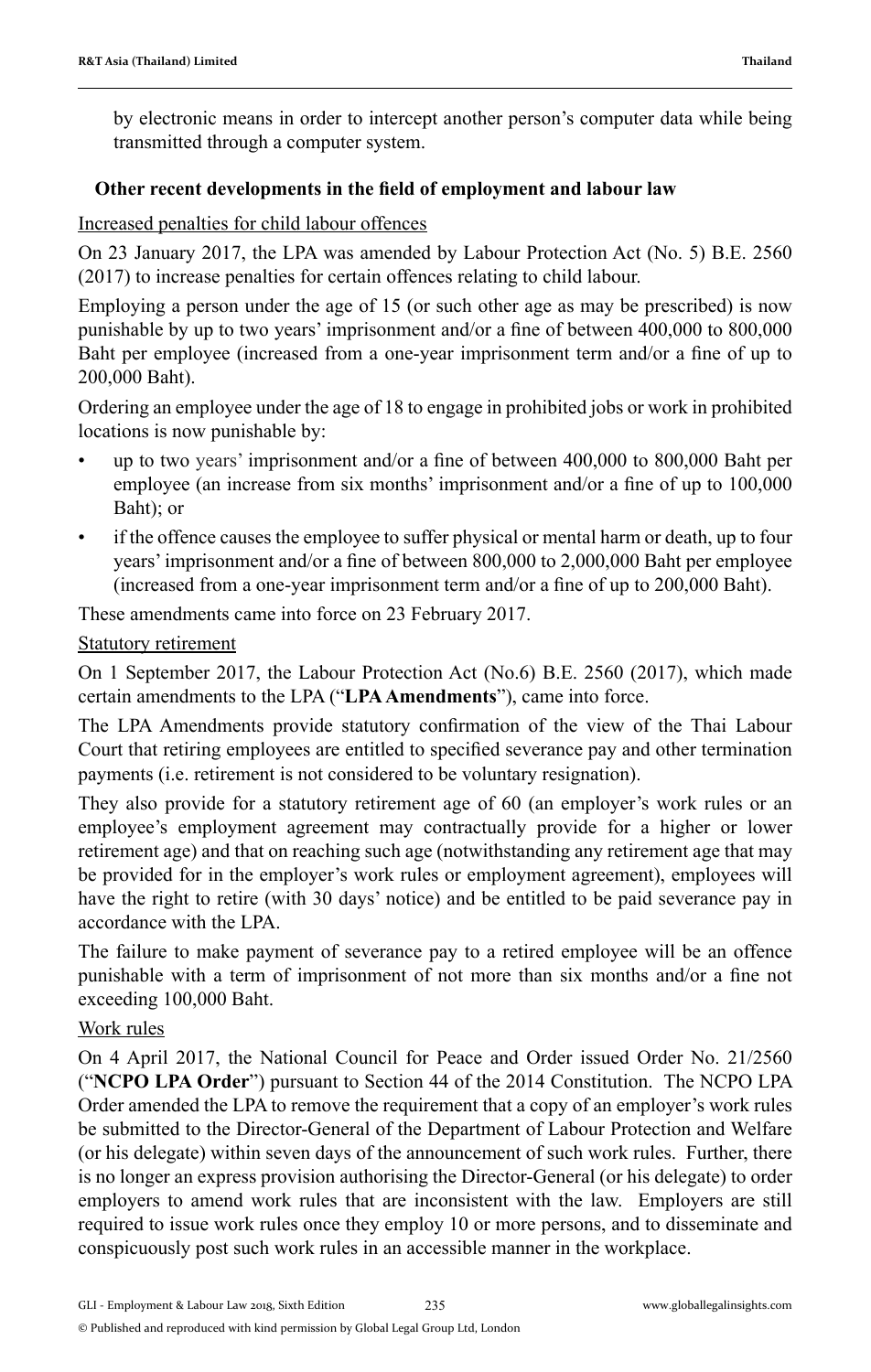#### Minimum wage

*• Differential Rate proposals*

 As currently drafted, the LPA provides for the constitution of a Wages Committee with the power to determine minimum wage rates, and the Wages Committee is entitled to specify different rates for different types of business, work or occupation, or localities.

 The LPA Amendments provide that the Wages Committee will now be permitted to specify different rates for specific classes of employees, in addition to the other factors currently prescribed under the LPA (e.g. different rates can be specified for the differently abled, senior citizens and minors).

*• Changes in Minimum Wage Rates*

From 1 January 2017, the Notification on the Minimum Wage Rate No. 8 ("**Wages Notification 8**") issued by the Wages Committee specifies increases of between 5 to 10 Baht per day in the daily minimum wage rates in most provinces. Wages Notification 8 did not change the daily wage rate of 300 Baht for the provinces of Chumphon, Trang, Nakhon Si Thammarat, Narathiwat, Pattani, Yala, Ranong and Singburi.

Separately, from 24 April 2017, the Notification on Wage Rates According to Skills Standards No. 6 ("Skilled Wages Notification 6") entitles skilled workers from certain professions as set out in the Skilled Wages Notification No. 6 to higher minimum wages, with the new minimum wages ranging from 370 to 600 Baht per day, depending on the profession and skill level of the worker.

#### Management of foreign workers

On 17 June 2017, an Emergency Decree on the Management of Foreign Workers B.E. 2560 (2017) ("**2017 Emergency Decree**") was issued. The 2017 Emergency Decree took effect on 23 June 2017 and repealed the Emergency Decree on the Sourcing Foreign Workers to Work With Employers in Thailand B.E. 2559 (2016) and the Aliens' Working Act B.E. 2551 (2008) (collectively, the "**Preceding Legislation**").

The 2017 Emergency Decree largely adopts the provisions of the Preceding Legislation. Some of the key changes are set out below:

- substantial increases in penalties for employers and foreign workers for certain foreign worker offences under the 2017 Emergency Decree, some of which have been temporarily suspended (as set out in the table below);
- the Minister of Labour is now authorised to issue notifications setting out types of work as being work that is prohibited to be carried out by foreign workers; and
- a new offence of seizing a work permit or identification document of a foreign worker.

| <b>Employer Offences</b> |                                                                           |                                                          |                                          |                                       |                      |  |  |
|--------------------------|---------------------------------------------------------------------------|----------------------------------------------------------|------------------------------------------|---------------------------------------|----------------------|--|--|
| S/N                      | Offence                                                                   | Penalty                                                  | References                               | <b>Notes</b>                          |                      |  |  |
|                          | Employing a foreign worker to engage in<br>prohibited work                | Fine of 400,000 to<br>800,000 Baht per<br>foreign worker |                                          | S9 read<br>with S102                  | Suspended<br>until 1 |  |  |
| $\overline{2}$           | Employing a foreign worker who does not<br>have a valid work permit       |                                                          | and S72<br>read with<br>S <sub>122</sub> | January<br>$2018 -$ see<br>note below |                      |  |  |
| 3                        | Employing a foreign worker who holds a<br>work permit of another employer |                                                          |                                          |                                       |                      |  |  |

#### *Increased penalties under the 2017 Emergency Decree*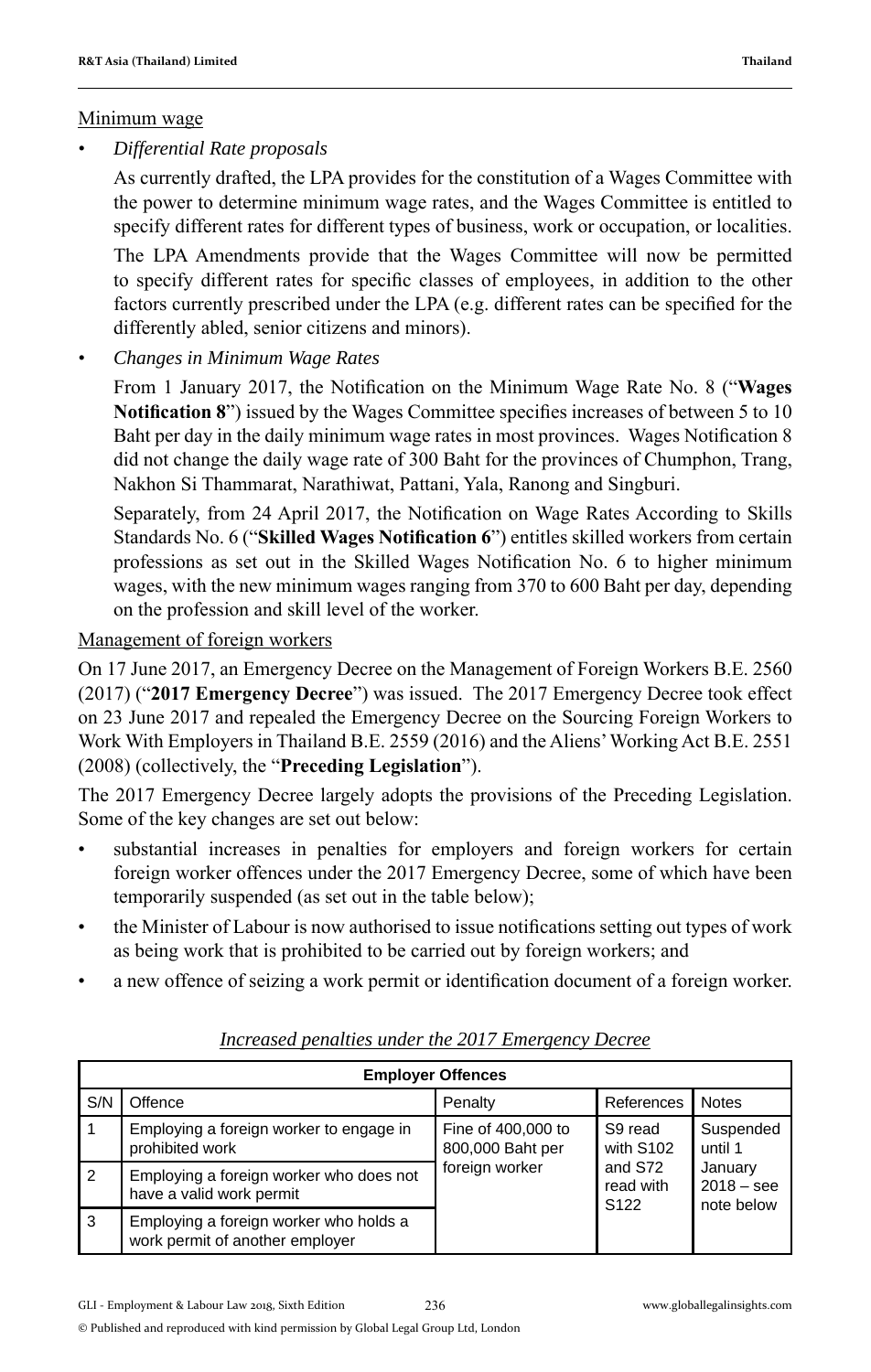| $\overline{4}$ | Employing a foreign worker to do work<br>and provide services different from those<br>described in his/her work permit                                                                                                                                                                                                                                                                                                             | Fine not exceeding<br>400,000 Baht per<br>foreign worker                                   | S73 read<br>with S123 |                                                               |
|----------------|------------------------------------------------------------------------------------------------------------------------------------------------------------------------------------------------------------------------------------------------------------------------------------------------------------------------------------------------------------------------------------------------------------------------------------|--------------------------------------------------------------------------------------------|-----------------------|---------------------------------------------------------------|
| 5              | Failure to notify the Registrar within seven<br>days of the effective termination date of<br>the termination of employment of a foreign<br>worker                                                                                                                                                                                                                                                                                  | Fine not exceeding<br>100,000 Baht per<br>foreign worker                                   | S74 read<br>with S124 |                                                               |
| 6              | Seizure of a foreign worker's work permit<br>or identification documents                                                                                                                                                                                                                                                                                                                                                           | Fine not exceeding<br>100,000 Baht,<br>up to six months'<br>imprisonment, or both          | S <sub>131</sub>      |                                                               |
| $\overline{7}$ | Where an offence is committed by a juristic<br>person, if the commission of the offence by<br>the juristic person results from the direction<br>or act of any person, or omission to direct<br>or omission to act (which is part of the duty<br>of the director, manager or any person<br>responsible in the operations of such juristic<br>person), such person would also be subject<br>to the penalty provided for such offence | n/a                                                                                        | S <sub>132</sub>      |                                                               |
|                |                                                                                                                                                                                                                                                                                                                                                                                                                                    | <b>Foreign Worker Offences</b>                                                             |                       |                                                               |
| 8              | Working without a valid work permit or<br>engaging in prohibited work                                                                                                                                                                                                                                                                                                                                                              | Fine of between<br>2,000 to 100,000<br>Baht, up to five<br>years' imprisonment,<br>or both | S8 read<br>with S101  | Suspended<br>until 1<br>January<br>$2018 -$ see<br>note below |
| 9              | Working or providing services different<br>from those described in his work permit                                                                                                                                                                                                                                                                                                                                                 | Fine not exceeding<br>100.000 Baht                                                         | S70 read<br>with S121 |                                                               |
| 10             | Working or providing services on an<br>urgent or necessary basis without notifying<br>the Labour Authority                                                                                                                                                                                                                                                                                                                         | Fine of between<br>2,000 to 100,000<br>Baht                                                | S59 read<br>with S119 | Suspended<br>until 1<br>January<br>$2018 -$ see<br>note below |

Note: On 4 July 2017, the National Council for Peace and Order issued Order No. 33/2560 ("**NCPO Foreign Worker Order**") which provides that four offences under the 2017 Emergency Decree (as set out in Sections 101, 102, 119 and 122 of the 2017 Emergency Decree) would only come into effect on 1 January 2018.

\* \* \*

#### **Endnotes**

- 1. Please see sections, 'Protection against dismissal' and 'Statutory employment protection rights' for more information on these statutory protections and procedures.
- 2. Please see section, 'Protection against dismissal' for more information on unfair termination and its consequences under Thai employment law generally.
- 3. Please see section, 'Protection against dismissal' for more information on unfair termination and its consequences under Thai employment law generally.
- 4. Please see sections, 'Protection against dismissal' and 'Statutory employment protection rights' for more information on these statutory protection and procedures.
- 5. Please see section, 'Statutory employment protection rights' for more information on termination pursuant to Section 119 of the LPA.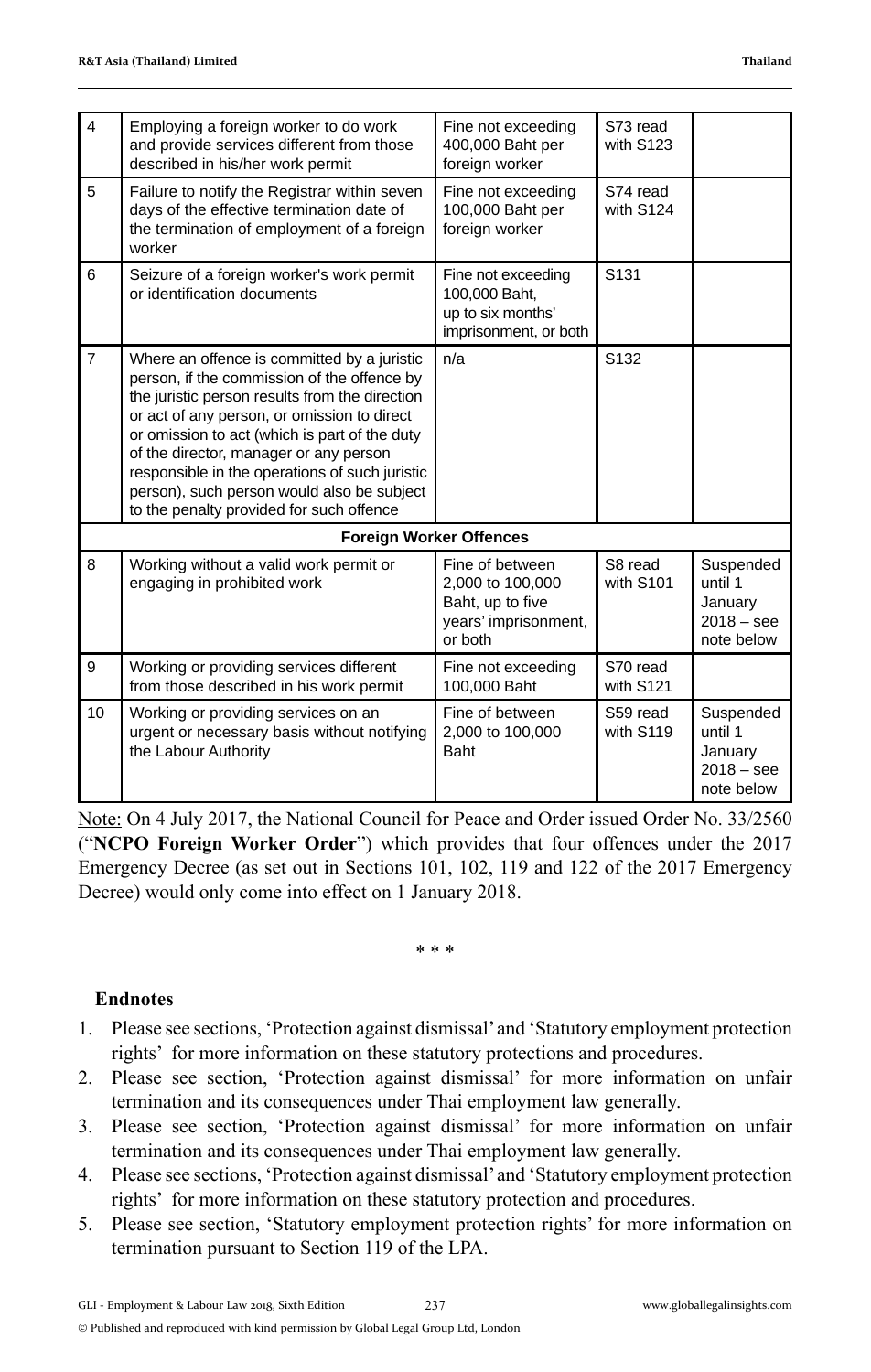

#### **Saroj Jongsaritwang**

#### **Tel: +66 2 656 1991 / Email: saroj.jongsaritwang@rajahatnn.com**

Saroj is a Partner in the Corporate & Commercial Practice of R&T Asia (Thailand) Limited, the Bangkok office of Rajah  $&$  Tann LLP. Saroj graduated with a Bachelor of Law from Thammasat University in 1999, and is a licensed Thai lawyer.

Prior to joining Rajah & Tann, Saroj was a legal counsel (AVP) at a leading Thai consumer finance business, and before that he was in private practice at a local Thai law firm. Saroj has several years' experience in advising on employment, corporate, commercial and consumer finance matters (including personal loans, credit cards and insurance) and agreements relating to the consumer finance business. He is also recommended by *The Legal 500* from Year 2015–2016 and *Chambers Asia Pacifi c* (2016 –2017) as a recommended lawyer in TMT and Banking practice.



#### **Sui Lin Teoh**

#### **Tel: +66 2 656 1991 / Email: sui.lin.teoh@rajahtann.com**

Sui Lin is the Deputy Managing Partner of R&T Asia (Thailand) Limited (Bangkok office of the Rajah  $\&$  Tann Asia network of law firms). Sui Lin graduated with a Bachelor of Laws from the University of London, and is a solicitor qualified in England & Wales. Before joining Rajah & Tann, Sui Lin was Of Counsel in the dispute resolution group of an international law firm in Thailand. Prior to that, she was a partner in a leading local law firm. She has more than 23 years of experience in Thailand, advising on general corporate and commercial matters, including regularly advising clients on contentious and non-contentious employment matters. Sui Lin is fluent in spoken Thai.

### R&T Asia (Thailand) Limited

973 President Tower, 12th Floor Units, 12A–12F Ploenchit Road, Lumpini, Pathumwan, Bangkok 10330, Thailand Tel: + 662 656 1991 / URL: th.rajahtann.com